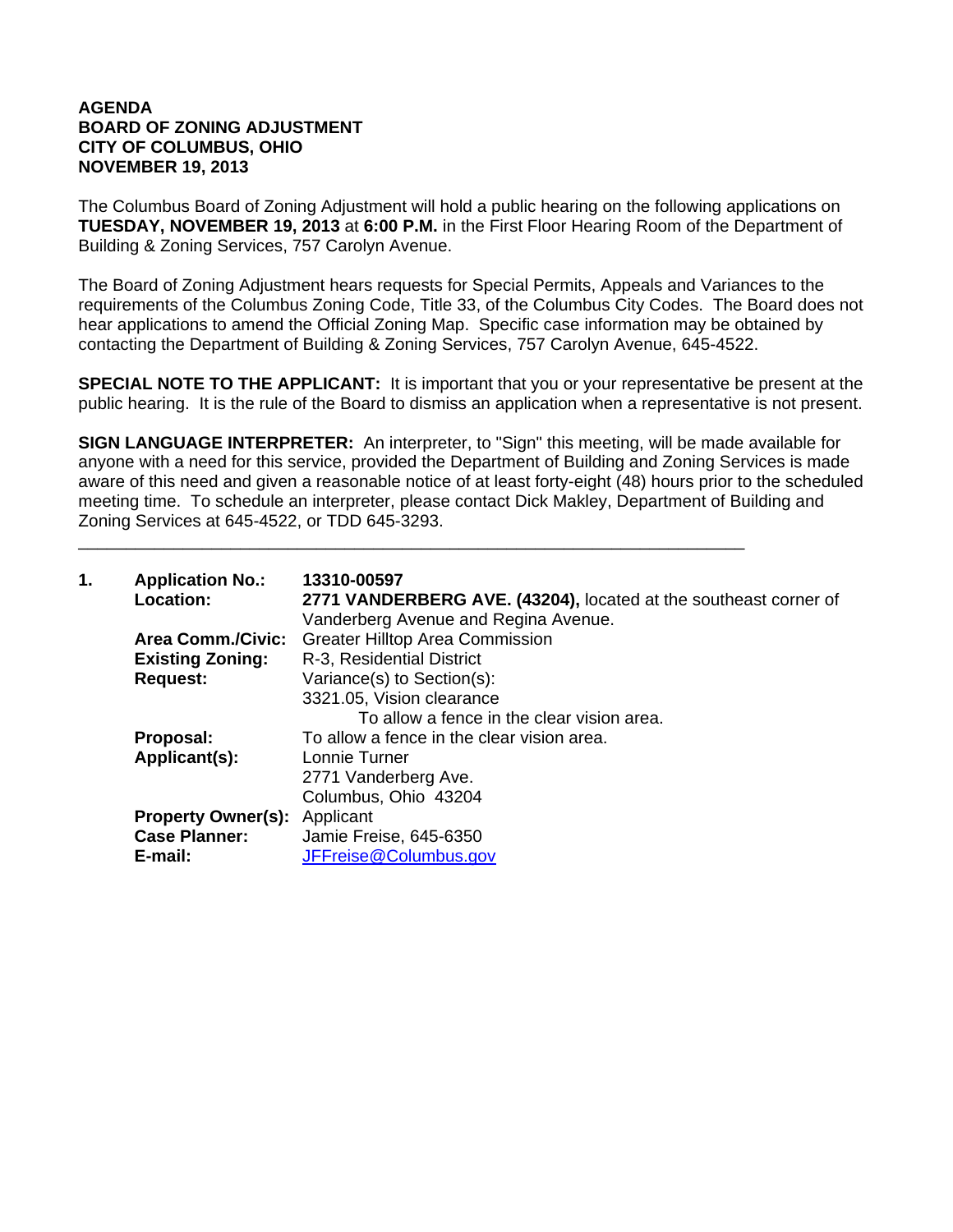| 2. | <b>Application No.:</b>   | 13310-00606                                                          |
|----|---------------------------|----------------------------------------------------------------------|
|    | <b>Location:</b>          | 3059 FAIRWOOD AVE. (43207), located on the west side of Fairwood     |
|    |                           | Avenue, approximately 650 south of Watkins Road.                     |
|    | <b>Area Comm./Civic:</b>  | Far South Columbus Area Commission                                   |
|    | <b>Existing Zoning:</b>   | R-2, Residential District                                            |
|    | <b>Request:</b>           | Variance(s) to Section(s):                                           |
|    |                           | 3332.26, Minimum side yard permitted                                 |
|    |                           | To reduce the minimum side yard from 5' to 4'7".                     |
|    |                           | 3332.21, Building lines                                              |
|    |                           | To reduce the building line from 25' to 17'.                         |
|    | Proposal:                 | To raze and rebuild existing non-conforming structures.              |
|    | Applicant(s):             | Columbia Gas Transmission Corp., LLC. And Columbia Gas of Ohio, Inc. |
|    |                           | c/o Melissa Thompson                                                 |
|    |                           | 200 Civic Center Drive                                               |
|    |                           | Columbus, Ohio 43215                                                 |
|    | <b>Property Owner(s):</b> | Applicant                                                            |
|    | <b>Case Planner:</b>      | Jamie Freise, 645-6350                                               |
|    | E-mail:                   | JFFreise@Columbus.gov                                                |

| 3. | <b>Application No.:</b>             | 13310-00617                                                                    |
|----|-------------------------------------|--------------------------------------------------------------------------------|
|    | <b>Location:</b>                    | 1033 HARWOOD DRIVE (43228), located on the west side of Harwood                |
|    |                                     | Drive, approximately 40 feet norh of Ardath Road                               |
|    | <b>Area Comm./Civic:</b>            | <b>Greater Hilltop Area Commission</b>                                         |
|    | <b>Existing Zoning:</b>             | S-R, Residential District                                                      |
|    | <b>Request:</b>                     | Variance(s) to Section(s):                                                     |
|    |                                     | 3332.38, Private garage.                                                       |
|    |                                     | To increase the lot area devoted to garage space from 720 sq.ft. to            |
|    |                                     | 960 sq.ft.                                                                     |
|    | Proposal:                           | To construct a 720 sq.ft. garage in addition to a 240 sq.ft. existing carport. |
|    | Applicant(s):                       | <b>William and Anette Sharron</b>                                              |
|    |                                     | 1033 Harwood Drive                                                             |
|    |                                     | Columbus, Ohio 43228                                                           |
|    | <b>Property Owner(s):</b> Applicant |                                                                                |
|    | <b>Case Planner:</b>                | Jamie Freise, 645-6350                                                         |
|    | E-mail:                             | JFFreise@Columbus.gov                                                          |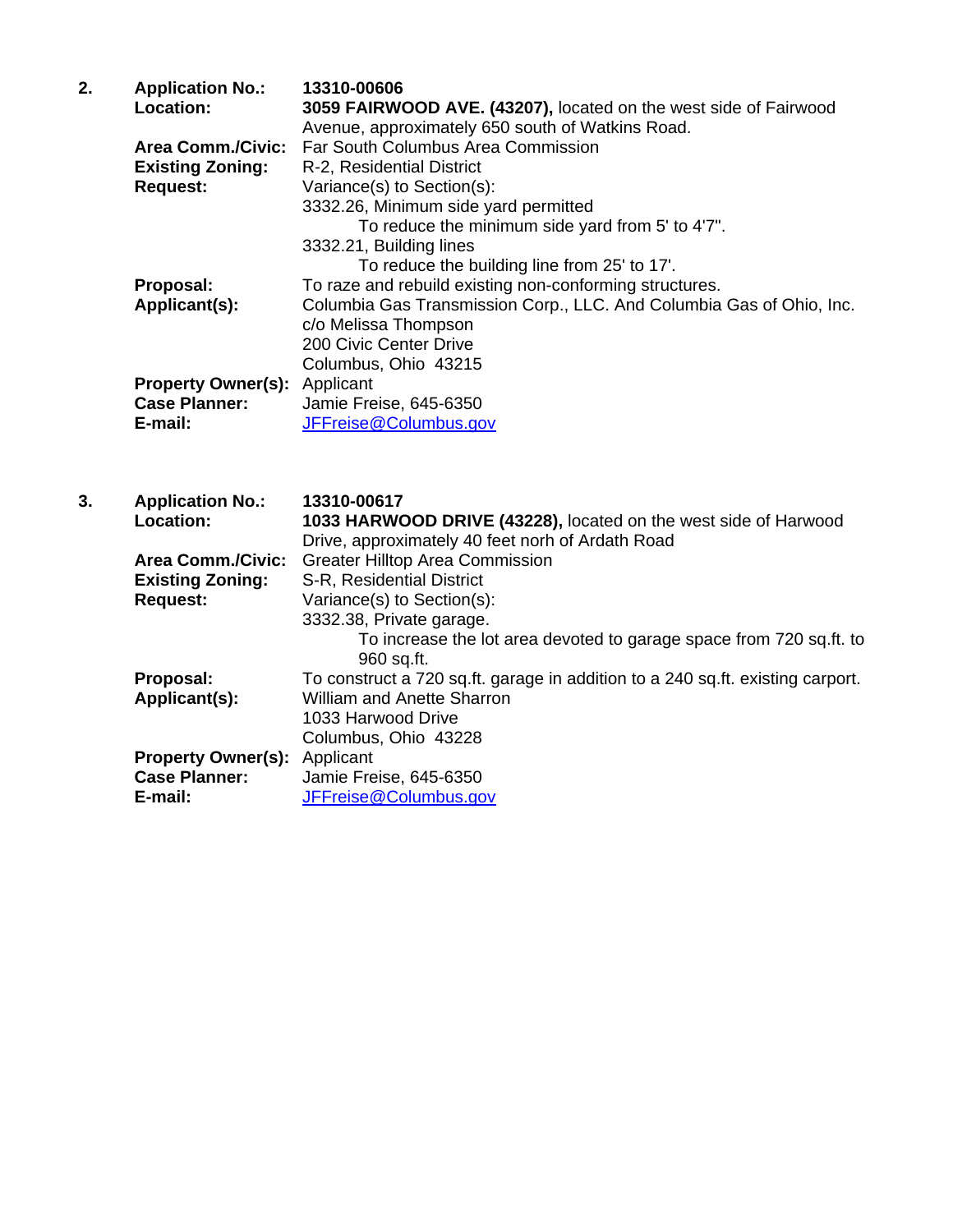| 4. | <b>Application No.:</b><br>Location:                                   | 13310-00622<br>245 JACKSON STREET (43206), located on the south side of Jackson St.,<br>171 ft. east of S. 5th St.                                                                                                                                        |
|----|------------------------------------------------------------------------|-----------------------------------------------------------------------------------------------------------------------------------------------------------------------------------------------------------------------------------------------------------|
|    | <b>Area Comm./Civic:</b><br><b>Existing Zoning:</b><br><b>Request:</b> | German Village<br>R-2F, Residential District<br>Variance(s) to Section(s):<br>3332.35, Accessory building.<br>To allow an accessory building that is not ordinarily appurtenant to<br>a specifically permitted principal use of a single-family dwelling. |
|    | Proposal:                                                              | To construct a second-story bedroom and bathroom above an existing<br>detached garage.                                                                                                                                                                    |
|    | Applicant(s):                                                          | <b>Juliet Bullock Architects</b><br>1182 Wyandotte Rd.<br>Columbus, Ohio 43212                                                                                                                                                                            |
|    | <b>Property Owner(s):</b>                                              | Julianna Bull<br>245 Jackson St.<br>Columbus, Ohio 43206                                                                                                                                                                                                  |
|    | <b>Case Planner:</b><br>E-mail:                                        | Dave Reiss, 645-7973<br>DJReiss@Columbus.gov                                                                                                                                                                                                              |
| 5. | <b>Application No.:</b><br>Location:                                   | 13310-00640<br>1173 EAST HUDSON STREET (43211), located at the southeast corner of<br>Hamilton Ave. & E. Hudson St.                                                                                                                                       |
|    | <b>Area Comm./Civic:</b><br><b>Existing Zoning:</b>                    | South Linden Area Commission<br>C-4, Commercial District                                                                                                                                                                                                  |
|    | <b>Request:</b>                                                        | Variance(s) to Section(s):<br>3312.49, Minimum numbers of parking spaces required.<br>To reduce the required number of additional parking spaces from<br>44 to 0. (19 spaces are provided.)                                                               |
|    | Proposal:<br>Applicant(s):                                             | To convert a funeral home into a mosque.<br>Andrew M. Vogel, AIA<br>6745 Merwin Pl.                                                                                                                                                                       |
|    | <b>Property Owner(s):</b>                                              | Columbus, Ohio 43235<br><b>Ummat Rassul Mosque</b><br>1173 E. Hudson St.<br>Columbus, Ohio 43211                                                                                                                                                          |
|    | <b>Case Planner:</b><br>E-mail:                                        | Dave Reiss, 645-7973<br>DJReiss@Columbus.gov                                                                                                                                                                                                              |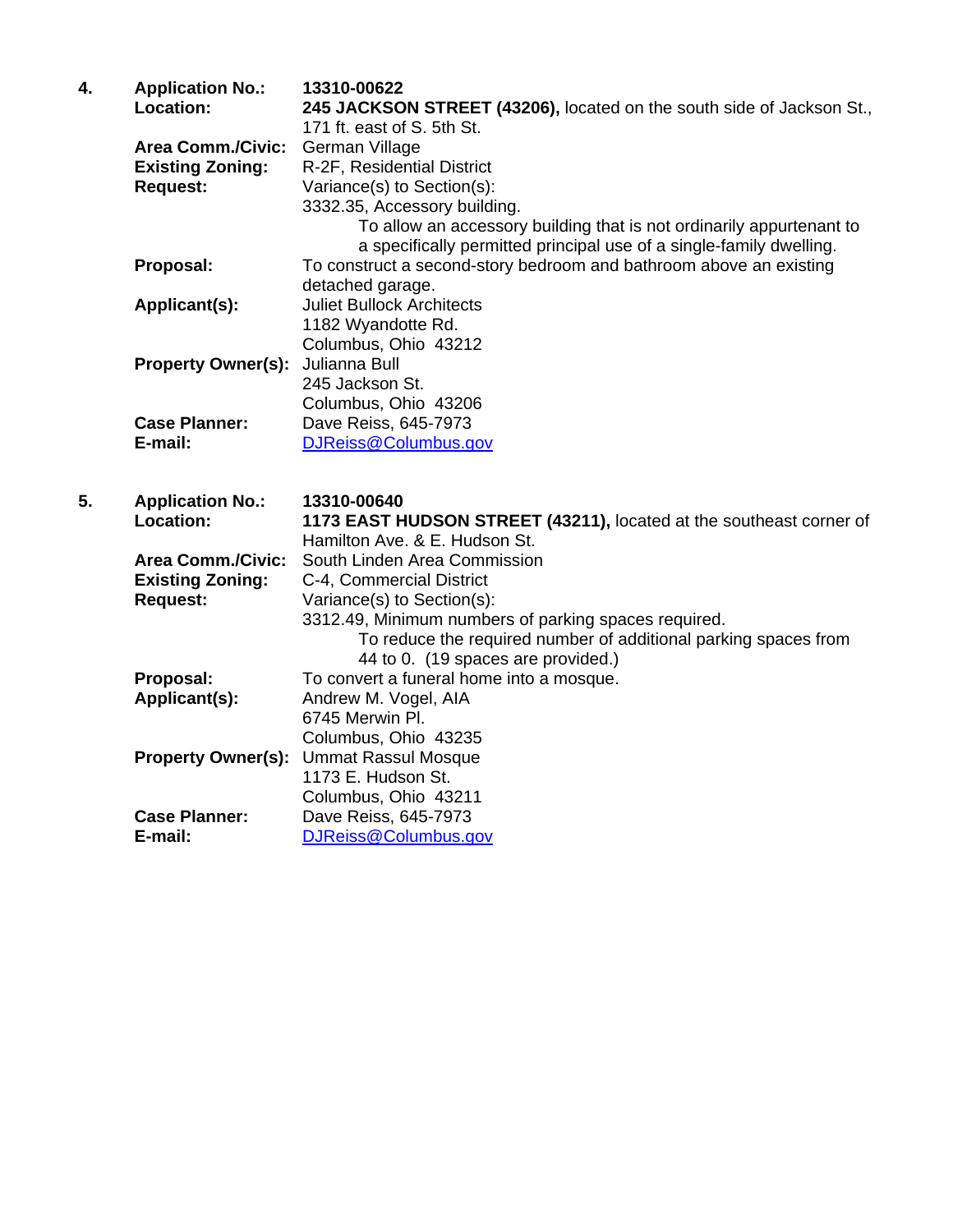| 6. | <b>Application No.:</b>             | 13310-00645                                                            |
|----|-------------------------------------|------------------------------------------------------------------------|
|    | Location:                           | 1048 MORSE ROAD (43229), located on the north side of Morse Road,      |
|    |                                     | approximately 200 feet west of Kingshill Drive.                        |
|    | <b>Area Comm./Civic:</b>            | <b>Northland Community Council</b>                                     |
|    | <b>Existing Zoning:</b>             | C-4, Commercial District                                               |
|    | <b>Request:</b>                     | Variance(s) to Section(s):                                             |
|    |                                     | 3312.49, Minimum numbers of parking spaces required                    |
|    |                                     | To reduce the minimum number of additional automobile parking          |
|    |                                     | spaces from 43 to 0 (94 required, 51 provided) and to reduce the       |
|    |                                     | minimum number of bicycle parking spaces from 6 to 0.                  |
|    | Proposal:                           | A change of use from restaurant to church.                             |
|    | Applicant(s):                       | The Apostolic Church International, USA, Columbus, Ohio Assembly, Inc. |
|    |                                     | 3375 Refugee Road                                                      |
|    |                                     | Columbus, Ohio 43232                                                   |
|    | <b>Property Owner(s):</b> Applicant |                                                                        |
|    | <b>Case Planner:</b>                | Jamie Freise, 645-6350                                                 |
|    | E-mail:                             | JFFreise@Columbus.gov                                                  |
|    |                                     |                                                                        |

**7. Application No.: 13310-00654 1515 OLENTANGY RIVER ROAD (43212), located at the northwest corner** of King Ave. & Olentangy River Rd.  **Area Comm./Civic:** 5th by Northwest Area Commission  **Existing Zoning:** C-4, Commercial District **Request:** Variance(s) to Section(s): 3372.704, Setback requirements. To reduce the minimum setback from 25 ft. +/- 2 ft. to approximately 8 ft. **Proposal:** To construct an auto repair garage at a reduced building setback. **Applicant(s):** Michael J. Maistros, AIA 4740 Reed Rd. Upper Arlington, Ohio 43220 **Property Owner(s):** Ty Safaryan; c/o Fine Line Auto Body 640 Alum Creek Dr. Columbus, Ohio 43205 **Case Planner:** Dave Reiss, 645-7973 **E-mail:** DJReiss@Columbus.gov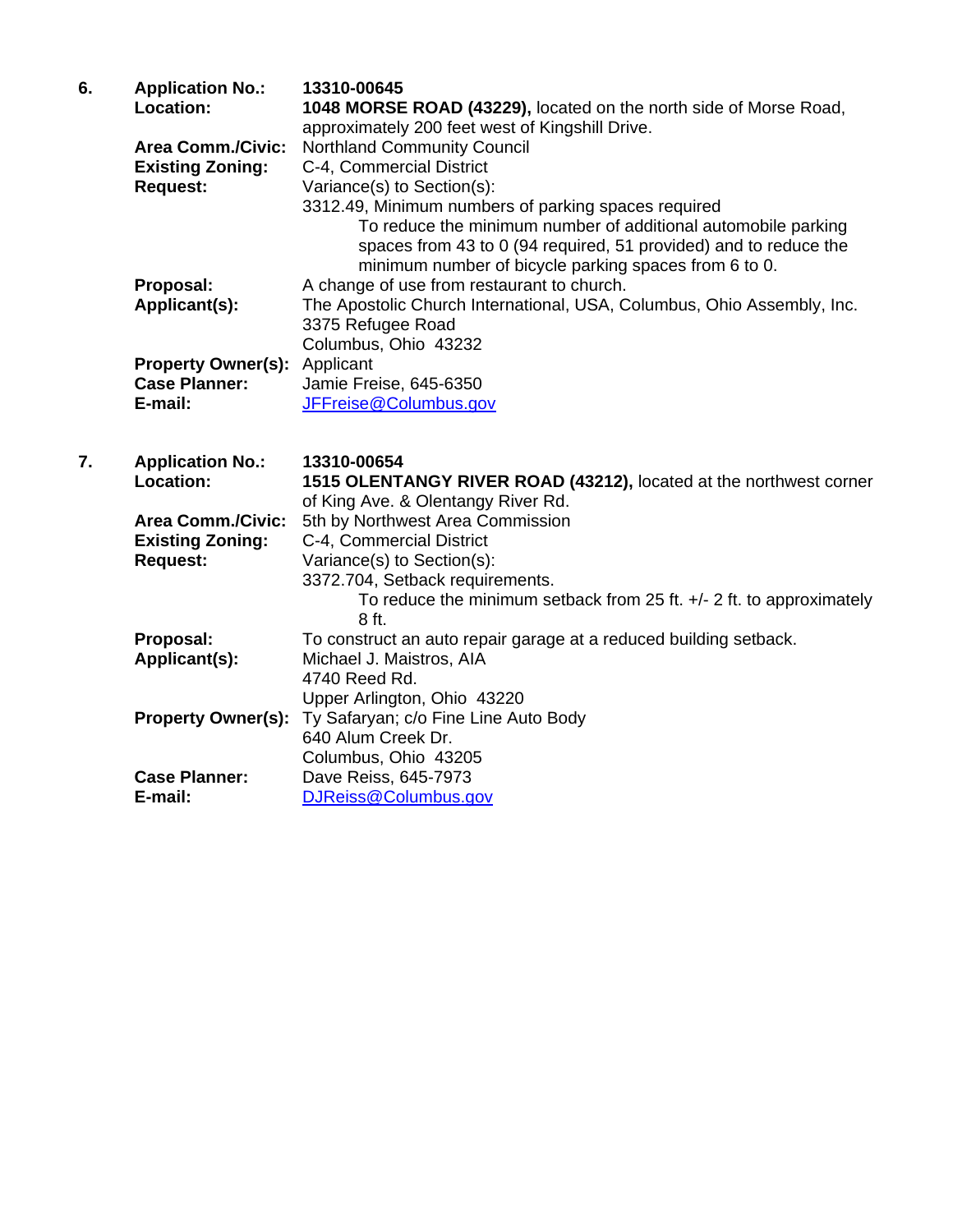| 8. | <b>Application No.:</b><br>Location:                | 13310-00657<br>440 SOUTH HARDING ROAD (43211), located on the east side of S.<br>Harding Rd., 65 ft. north of Fair Ave.                       |
|----|-----------------------------------------------------|-----------------------------------------------------------------------------------------------------------------------------------------------|
|    | <b>Area Comm./Civic:</b><br><b>Existing Zoning:</b> | <b>Eastmoor Civic Association</b><br>R-1, Residential District                                                                                |
|    | <b>Request:</b>                                     | Variance(s) to Section(s):                                                                                                                    |
|    |                                                     | 3332.38, Private garage.                                                                                                                      |
|    |                                                     | To increase the allowable height of a detached garage from 15 ft.to<br>20 ft., 5 in.                                                          |
|    | Proposal:                                           | To construct a 715 sq. ft., detached garage.                                                                                                  |
|    | Applicant(s):                                       | Pete Foster Residential Design, L.L.C.                                                                                                        |
|    |                                                     | 2414 E. Main St.                                                                                                                              |
|    | <b>Property Owner(s):</b>                           | Columbus, Ohio 43209<br>Mr. & Mrs. Brent Heuser                                                                                               |
|    |                                                     | 440 S. Harding Rd.                                                                                                                            |
|    |                                                     | Columbus, Ohio 43209                                                                                                                          |
|    | <b>Case Planner:</b>                                | Dave Reiss, 645-7973                                                                                                                          |
|    | E-mail:                                             | DJReiss@Columbus.gov                                                                                                                          |
| 9. | <b>Application No.:</b>                             | 13310-00658                                                                                                                                   |
|    | Location:                                           | 1072 EAST MAIN STREET (43205), located at the northeast corner of S.                                                                          |
|    |                                                     | Ohio Ave. & E. Main St.                                                                                                                       |
|    | <b>Area Comm./Civic:</b>                            | <b>Near East Area Commission</b>                                                                                                              |
|    | <b>Existing Zoning:</b>                             | L-C-4, Limited Commercial District                                                                                                            |
|    | <b>Request:</b>                                     | Variances(s) to Section(s):<br>3372.604, Setback requirements.                                                                                |
|    |                                                     | To increase the permitted maximum building setback on S. Ohio                                                                                 |
|    |                                                     | Ave. from 10 ft. to 66 ft. Also, to allow 50% of the parking to be                                                                            |
|    |                                                     | located on the east side of the principal building instead of all<br>behind the building since vehicular access is possible from behind       |
|    |                                                     | the building.                                                                                                                                 |
|    |                                                     | 3372.605, Building design standards.                                                                                                          |
|    |                                                     | To reduce the width of the principal building along the primary<br>frontage from 60% of the lot width to 40% of the lot width. Also, to       |
|    |                                                     | not provide window glass on the secondary building frontage (Ohio                                                                             |
|    |                                                     | Ave.) located in the first 10 ft. of the building that is between 2 ft.                                                                       |
|    |                                                     | and 10 ft. above the lot grade. Also, to allow the Main St. elevation<br>to not provide all clear window glass, to allow some window glass to |
|    |                                                     | be tinted.                                                                                                                                    |
|    | Proposal:                                           | To construct a retail store.                                                                                                                  |
|    | Applicant(s):                                       | Core Resources, Inc.; c/o Donald Plank, Plank Law Firm                                                                                        |
|    |                                                     | 145 E. Rich St., 3rd Floor                                                                                                                    |
|    | <b>Property Owner(s):</b>                           | Columbus, Ohio 43215<br>Carol Y. Maker-McElroy and Tonie B. Everhard; c/o Plank Law Firm                                                      |
|    |                                                     | 145 E. Rich St., 3rd Floor                                                                                                                    |

 Columbus, Ohio 43215 **Case Planner:** Dave Reiss, 645-7973

**E-mail:** DJReiss@Columbus.gov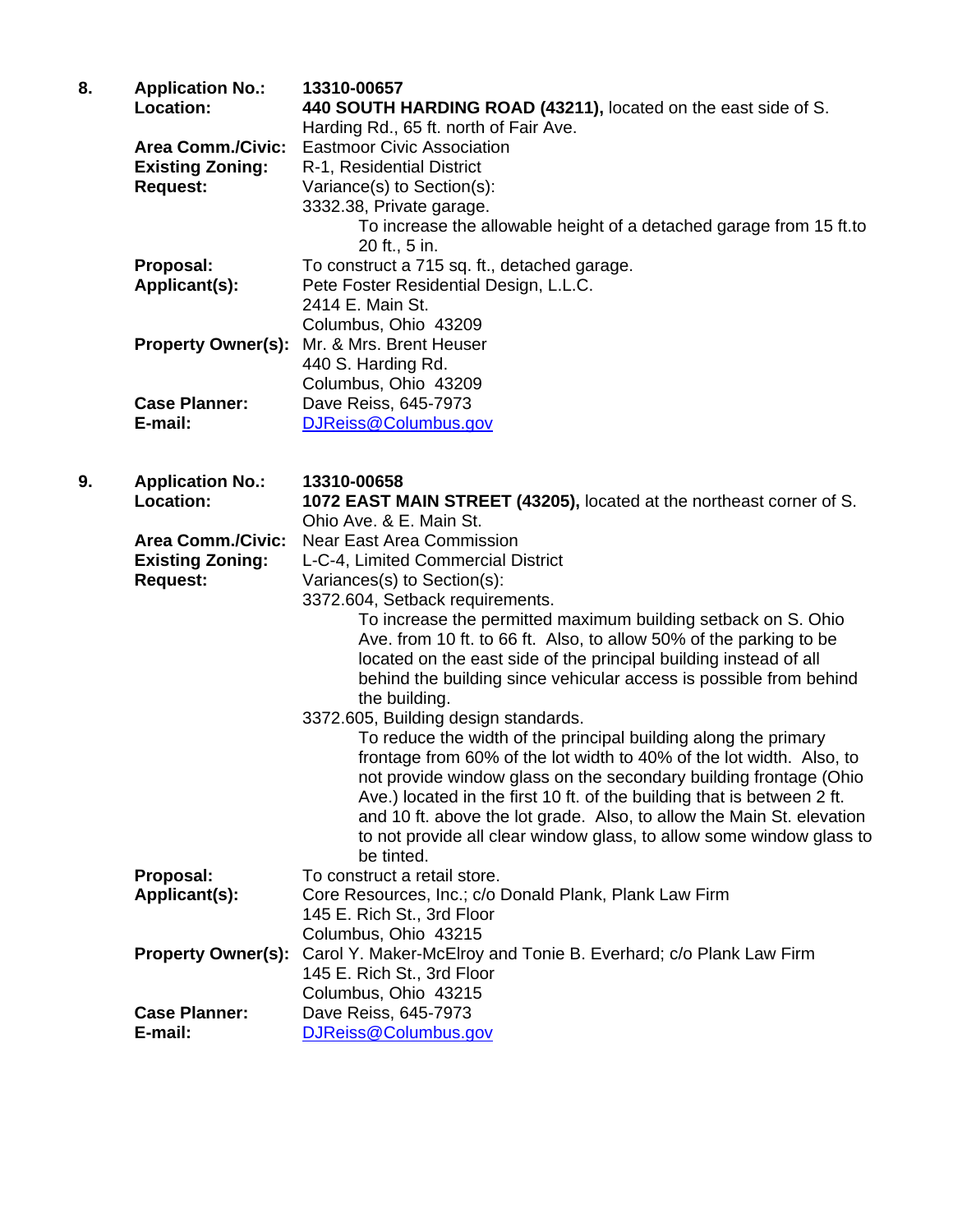| 10. | <b>Application No.:</b>   | 13310-00672                                                           |
|-----|---------------------------|-----------------------------------------------------------------------|
|     | <b>Location:</b>          | 4078 McNERY DRIVE (43219), located on the north side of McNery Drive, |
|     |                           | approximately 200 feet east of Regaldo Drive.                         |
|     | <b>Area Comm./Civic:</b>  | North East Area Commission                                            |
|     | <b>Existing Zoning:</b>   | PUD-8, Planned Unit Development District                              |
|     | <b>Request:</b>           | Variance(s) to Section(s):                                            |
|     |                           | 3311.09, Approved planned unit development districts.                 |
|     |                           | To vary a registered Planned Unit Development.                        |
|     | Proposal:                 | To allow a deck to encroach into a rear setback.                      |
|     | Applicant(s):             | Nature View Exteriors, LLC                                            |
|     |                           | 12964 Cleveland Road                                                  |
|     |                           | Pataskala, Ohio 43062                                                 |
|     | <b>Property Owner(s):</b> | <b>Martin Hostinsky</b>                                               |
|     |                           | 4078 McNery Drive                                                     |
|     |                           | Columbus, Ohio 43219                                                  |
|     | <b>Case Planner:</b>      | Jamie Freise, 645-6350                                                |
|     | E-mail:                   | JFFreise@Columbus.gov                                                 |
|     |                           |                                                                       |

| 11. | <b>Application No.:</b>   | 13310-00710                                                        |
|-----|---------------------------|--------------------------------------------------------------------|
|     | <b>Location:</b>          | 1254 DENNISON AVE. (43201), located on the east side of Dennison   |
|     |                           | Avenue, approximately 100 feet north of West 5th Avenue.           |
|     | <b>Area Comm./Civic:</b>  | <b>University Area Commission</b>                                  |
|     | <b>Existing Zoning:</b>   | C-4, Limited Commercial District                                   |
|     | <b>Request:</b>           | Variance(s) to Section(s):                                         |
|     |                           | 3312.25, Maneuvering                                               |
|     |                           | To allow the maneuvering area for a parking space to occur         |
|     |                           | between the street right-of-way line and the parking setback line. |
|     |                           | 3312.27, Parking setback line                                      |
|     |                           | To reduce the parking setback line from 25' to 0'.                 |
|     |                           | 3321.05, Vision clearance                                          |
|     |                           | To provide no vision clearance on a residential lot.               |
|     | Proposal:                 | To allow a car to be parked in the side yard.                      |
|     | Applicant(s):             | <b>Andy Smith</b>                                                  |
|     |                           | 1254 Dennison Ave.                                                 |
|     |                           | Columbus, Ohio 43201                                               |
|     | <b>Property Owner(s):</b> | Applicant                                                          |
|     | <b>Case Planner:</b>      | Jamie Freise, 645-6350                                             |
|     | E-mail:                   | JFFreise@Columbus.gov                                              |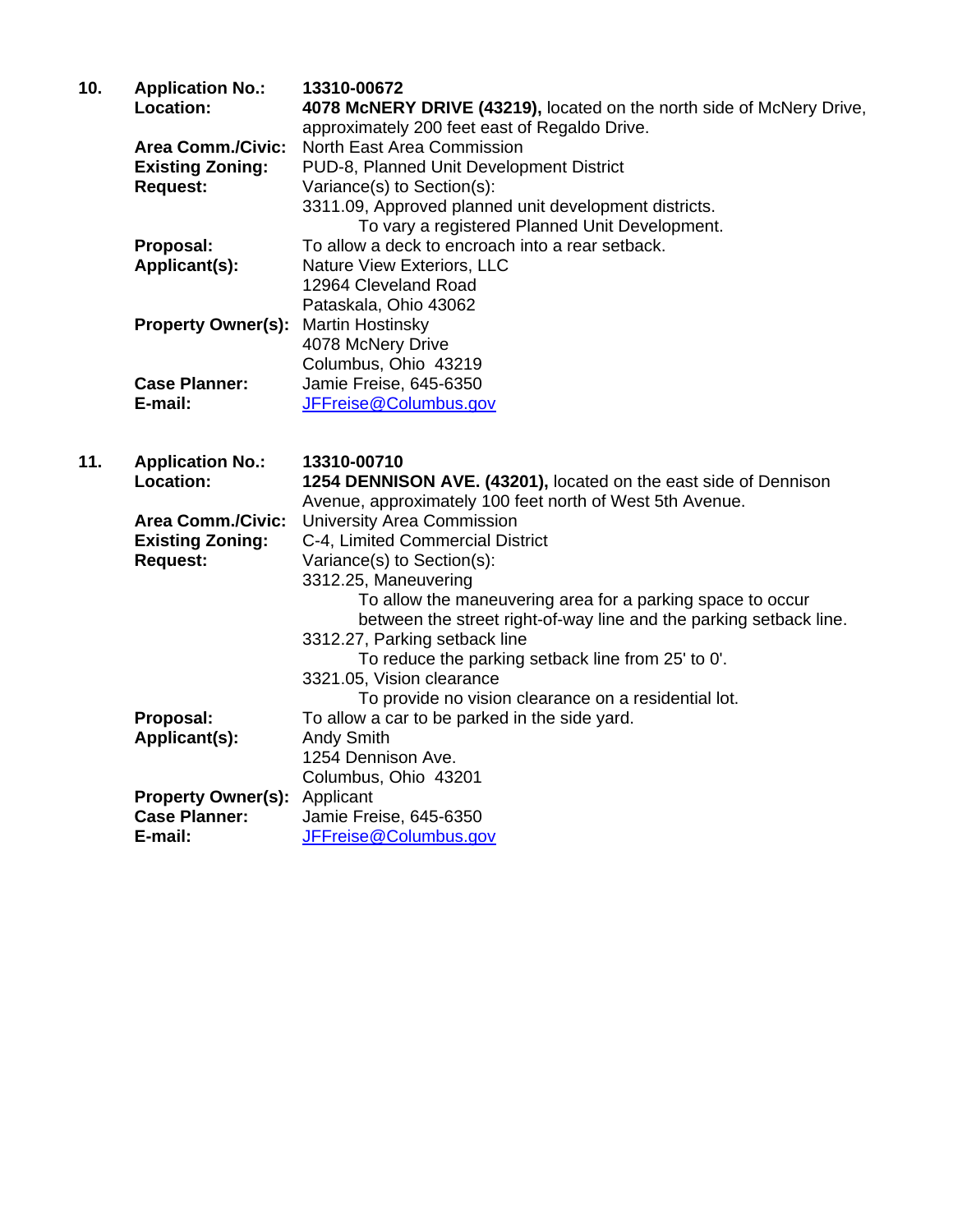## **HOLDOVER CASES:**

| 12. | <b>Application No.:</b><br>Location: | 13310-00577<br>796 SOUTH FIFTH STREET (43206), located on the east side of South                       |
|-----|--------------------------------------|--------------------------------------------------------------------------------------------------------|
|     |                                      | Fifth Street, approximately 130 feet north of Kossuth Street.                                          |
|     | <b>Area Comm./Civic:</b>             | German Village Area Commission                                                                         |
|     | <b>Existing Zoning:</b>              | R-2F, Residential District                                                                             |
|     | <b>Request:</b>                      | Variance(s) to Section(s):                                                                             |
|     |                                      | 3332.38(H), Private garage.                                                                            |
|     |                                      | To allow habitable space above a detached garage.                                                      |
|     |                                      | 3332.28, Side or rear yard obstruction.                                                                |
|     |                                      | To allow an a/c unit in the side yard.                                                                 |
|     | Proposal:                            | To construct a detached garage with a home office above.                                               |
|     | Applicant(s):                        | William Hugus Architects, LTD.                                                                         |
|     |                                      | 750 Mohawk Street                                                                                      |
|     |                                      | Columbus, Ohio 43206                                                                                   |
|     | <b>Property Owner(s):</b>            | Martha Brewer & Scott Motley                                                                           |
|     |                                      | 796 South Fifth Street                                                                                 |
|     |                                      | Columbus, Ohio 43206                                                                                   |
|     | <b>Case Planner:</b>                 | Jamie Freise, 645-6350                                                                                 |
|     | E-mail:                              | JFFreise@Columbus.gov                                                                                  |
|     |                                      |                                                                                                        |
| 13. | <b>Application No.:</b>              | 13310-00394                                                                                            |
|     | Location:                            | 3532 WICKLOW ROAD (43204), located at the northwest corner of                                          |
|     |                                      | Josephine Ave. and Wicklow Rd.                                                                         |
|     | <b>Area Comm./Civic:</b>             | <b>Hilltop Area Commission</b>                                                                         |
|     | <b>Existing Zoning:</b>              | C-4, Commercial District                                                                               |
|     | <b>Request:</b>                      | Variance(s) to Section(s):                                                                             |
|     |                                      | 3332.38, Private garage.                                                                               |
|     |                                      | To increase the allowable square footage of a private, detached                                        |
|     |                                      | garage from 720 sq. ft. to 994.98 sq. ft.; an increase of 274.98 sq.                                   |
|     |                                      | ft. Also, to allow the overall height of the garage to exceed 15 ft.                                   |
|     |                                      | 3312.43, Required surface for parking.                                                                 |
|     |                                      | To permit the use of a gravel surface for a driveway instead of                                        |
|     |                                      | improving the same with an approved hard surface.                                                      |
|     |                                      | 3332.21, Building lines.                                                                               |
|     |                                      | To reduce the required building setback for cement block pillars and<br>walls to 0 ft.                 |
|     |                                      |                                                                                                        |
|     |                                      | 3321.05, Vision clearance.<br>To not maintain a 30 ft. clear vision triangle at a street intersection. |
|     | Proposal:                            | To allow an existing 995 sq. ft. garage, constructed in 2001, to remain.                               |
|     | Applicant(s):                        | George R. Ambro                                                                                        |
|     |                                      | 264 S. Washington Ave.                                                                                 |
|     |                                      | Columbus, Ohio 43215                                                                                   |
|     | <b>Property Owner(s):</b>            | Don Nichols                                                                                            |
|     |                                      | 3076 Parkside Rd.                                                                                      |
|     |                                      | Columbus, Ohio 43204                                                                                   |
|     | <b>Case Planner:</b>                 | Dave Reiss, 645-7973                                                                                   |
|     | E-mail:                              | DJReiss@Columbus.gov                                                                                   |
|     |                                      |                                                                                                        |